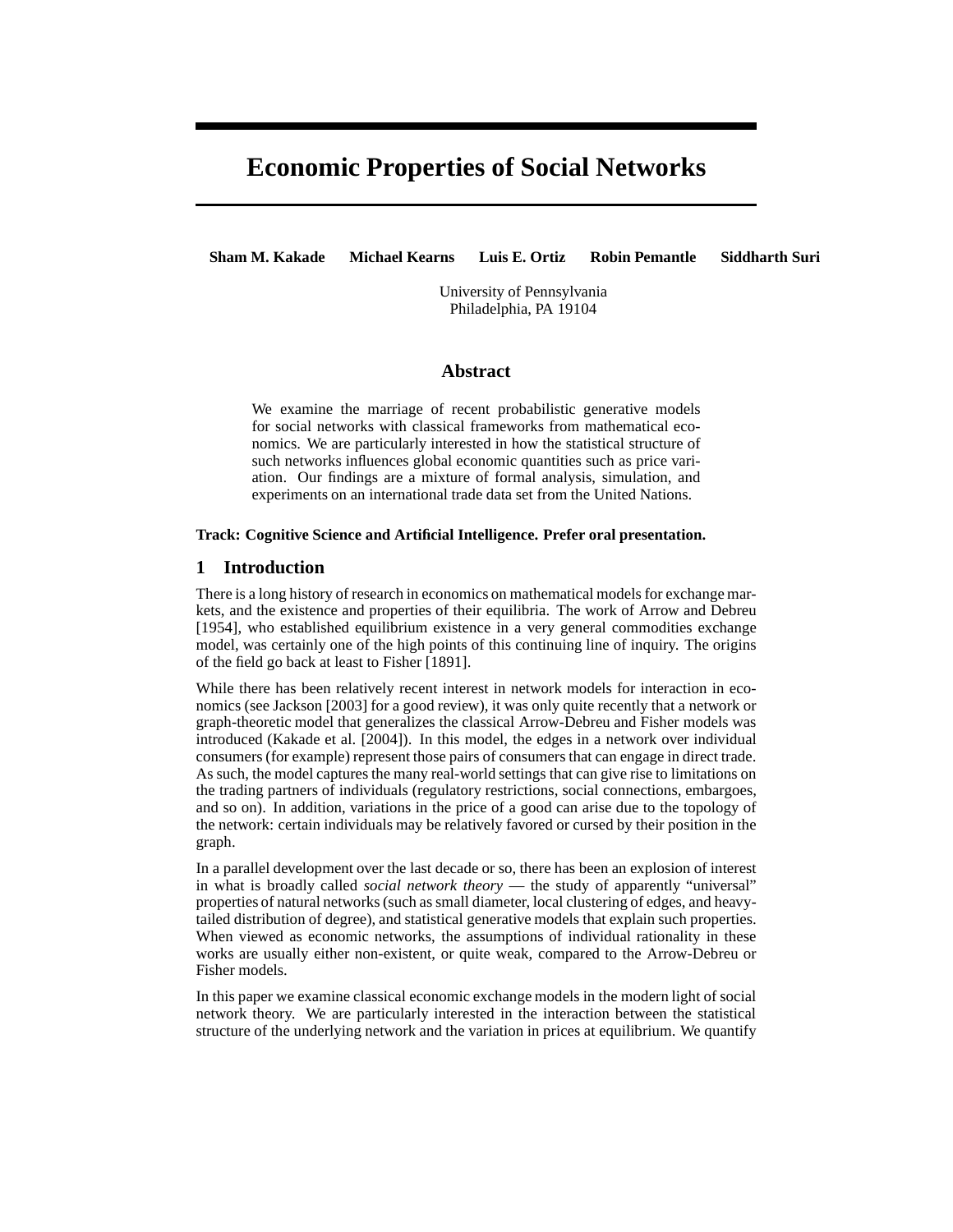the intuition that increased levels of connectivity in the network result in the equalization of prices, and establish that certain generative models (such as the the *preferential attachment* model of network formation (Barabasi and Albert [1999]) are capable of explaining the heavy-tailed distribution of wealth first observed by Pareto.

Many of our results are based on a powerful new *local approximation* method for global equilibrium prices: we show that in the preferential attachment model, prices computed from only local regions of a network yield strikingly good estimates of the global prices. We exploit this method theoretically and computationally. Our study concludes with an application of our model to United Nations international trade data.

#### **2 Market Economies on Networks**

We first describe the standard *Fisher model*, which consists of a set of *consumers* and a set of *goods*. We assume that there are  $g_i$  units of good j in the market, and that each good j is be sold at some price  $p_i$ . Each consumer *i* has a cash *endowment*  $e_i$ , to be used to purchase goods in a manner that maximizes the consumers' utility. In this paper we make the wellstudied assumption that the utility function of each consumer is *linear* in the amount of goods consumed (see Gale [1960]), and leave the more general case to future research. Let  $u_{ij} \geq 0$  denote the utility derived by i on obtaining a single unit of good j. If i consumes  $x_{ij}$  amount of good j, then the utility i derives is  $\sum_i u_{ij} x_{ij}$ .

A set of *prices*  $\{p_j\}$  and *consumption plans*  $\{x_{ij}\}$  constitutes an *equilibrium* if the following two conditions hold:

1. The market *clears*, *i.e.* supply equals demand. More formally, for each j,  $\sum_i x_{ij} = g_i$ .

2. For each consumer i, their consumption plan  $\{x_{ij}\}_j$  is optimal. By this we mean that the consumption plan maximizes the linear utility function of  $i$ , subject to the constraint that the total cost of the goods purchased by i is not more than the endowment  $e_i$ .

It turns out that such an equilibrium always exists if each good  $j$  has a consumer which derives nonzero utility for good  $j$  — that is,  $u_{ij} > 0$  for some i (see Gale [1960]). Furthermore, the equilibrium prices are unique.

We now consider the *graphical Fisher model*, so named because of the introduction of a graph-theoretic or network structure to exchange. In the basic Fisher model, we implicitly assume that all goods are available in a centralized exchange, and all consumers have equal access to these goods. In the graphical Fisher model, we desire to capture the fact that each good may have multiple vendors or *sellers*, and that individual buyers may have access only to some, but not all, of these sellers. There are innumerable settings where such asymmetries arise. Examples include the fact that consumers generally purchase their groceries from local markets, that social connections play a major role in business transactions, and that securities regulations prevent certain pairs of parties from engaging in stock trades.

Without loss of generality, we assume that each seller  $j$  sells only one of the available goods. (Each good may have multiple competing sellers.) Let  $G$  be a bipartite graph, where buyers and sellers are represented as vertices, and all edges are between a buyerseller pair. The semantics of the graph are as follows: if there is an edge from buyer  $i$  to seller  $j$ , then buyer  $i$  is permitted to purchase from seller  $j$ . Note that if buyer  $i$  is connected to two sellers of the same good, he will always choose to purchase from the cheaper source, since his utility is identical for both sellers (they sell the same good).

The graphical Fisher model is a special case of a more general and recently introduced framework (Kakade et al. [2004]). One of the most interesting features of this model is the fact that at equilibrium, significant price variations can appear solely due to structural properties of the underlying network. We now describe some generative models of economies.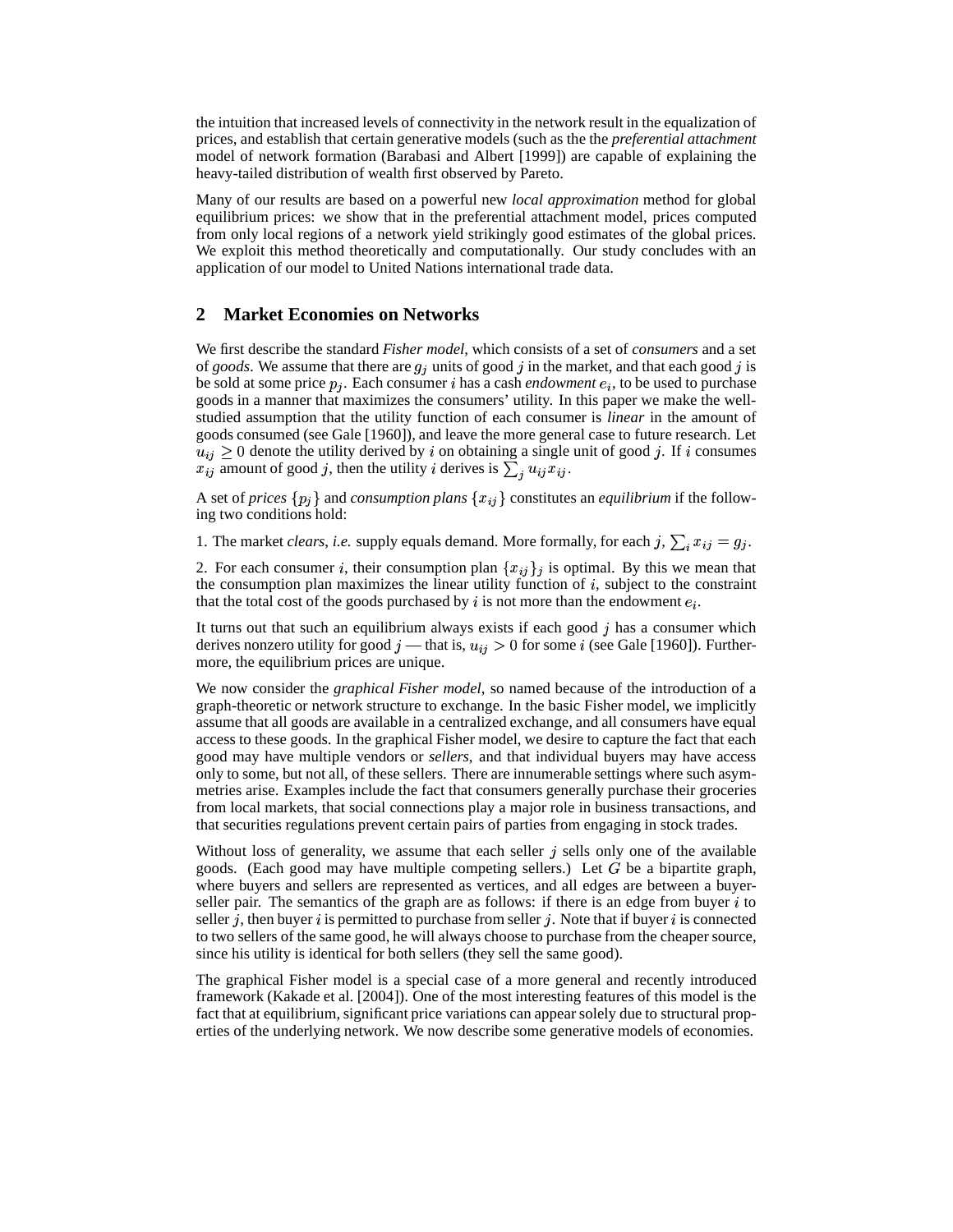## **3 Generative Models for Social Networks**

For simplicity, in the sequel we will without loss of generality consider economies in which the numbers of buyers and sellers are equal. We will also restrict attention to the case in which all sellers sell the *same* good<sup>1</sup>.

The simplest generative model for the bipartite graph  $G$  might be the *random graph*, in which each edge between a buyer  $i$  and a seller  $j$  is included independently with probability . This is simply the bipartite version of the classical Erdos-Renyi model (Bollobas [2001]).

Many researchers have sought more realistic models of social network formation, in order to explain observed phenomena such as heavy-tailed degree distributions. We now describe a slight variant of the *preferential attachment* model (Mitzenmacher [2003]) for the case of a bipartite graph. We start with a graph in which one buyer is connected to one seller. At each *time step*, we add one buyer and one seller as follows. With probability  $\alpha$ , the buyer is connected to a seller in the existing graph uniformly at random; and with probability  $1 - \alpha$ , the buyer is connected to a seller chosen *in proportion to the degree* of the seller (preferential attachment). Simultaneously, a seller is attached in a symmetric manner: with probability  $\alpha$  the seller is connected to a buyer chosen uniformly at random, and with probability  $1 - \alpha$  the seller is connected under preferential attachment. The parameter  $\alpha$  in this model thus allows us to move between a pure preferential attachment model ( $\alpha = 0$ ), and a model closer to classical random graph theory ( $\alpha = 1$ ), in which new parties are connected to random extant parties<sup>2</sup>.

Note that the above model always produces trees, since the degree of a new party is always 1 upon its introduction to the graph. We thus will also consider a variant of this model in which at each time step, a new seller is still attached to exactly one extant buyer, while each new buyer is connected to  $\nu > 1$  extant sellers. The procedure for edge selection is as outlined above, with the modification that the  $\nu$  new edges of the buyer are added without replacement — meaning that we resample so that each buyer gets attached to exactly  $\nu$ distinct sellers.

The main purpose of the introduction of  $\nu$  is to have a model capable of generating highly cyclical (non-tree) networks, while having just a single parameter that can "tune" the asymmetry between the (number of) opportunities for buyers and sellers. There are also economic motivations: it is natural to imagine that new sellers of the good arise only upon obtaining their first customer, but that new buyers arrive already aware of several alternative sellers.

In the sequel, we shall refer to the generative model just described as the *bipartite*  $(\alpha, \nu)$ *model*. We will use  $n$  to denote the number of buyers and the number of sellers, so the network has  $2n$  vertices. Figure 1 and its caption provide an example of a network generated by this model, along with a discussion of its equilibrium properties.

### **4 Economics of the Network: Theory**

We now summarize our theoretical findings. For space reasons we omit all proofs. We first present a rather intuitive "frontier" theorem, which implies a scheme in which we can find upper and lower bounds on the equilibrium prices using only *local* computations. To state the theorem we require some definitions. First, note that any subset  $V'$  of buyers and sellers defines a natural *induced economy*, where the induced graph G' consists of all edges between buyers and sellers in  $V'$  that are also in  $G$ . We say that  $G'$  has a *buyer* 

<sup>&</sup>lt;sup>1</sup>From a mathematical and computational standpoint, this restriction is rather weak: when considered in the graphical setting, it already contains the setting of multiple goods with binary utility values, since additional goods can be encoded in the network structure.

<sup>&</sup>lt;sup>2</sup>We note that  $\alpha = 1$  still does not exactly produce the Erdos-Renyi model due to the incremental nature of the network generation: early buyers and sellers are still more likely to have higher degree.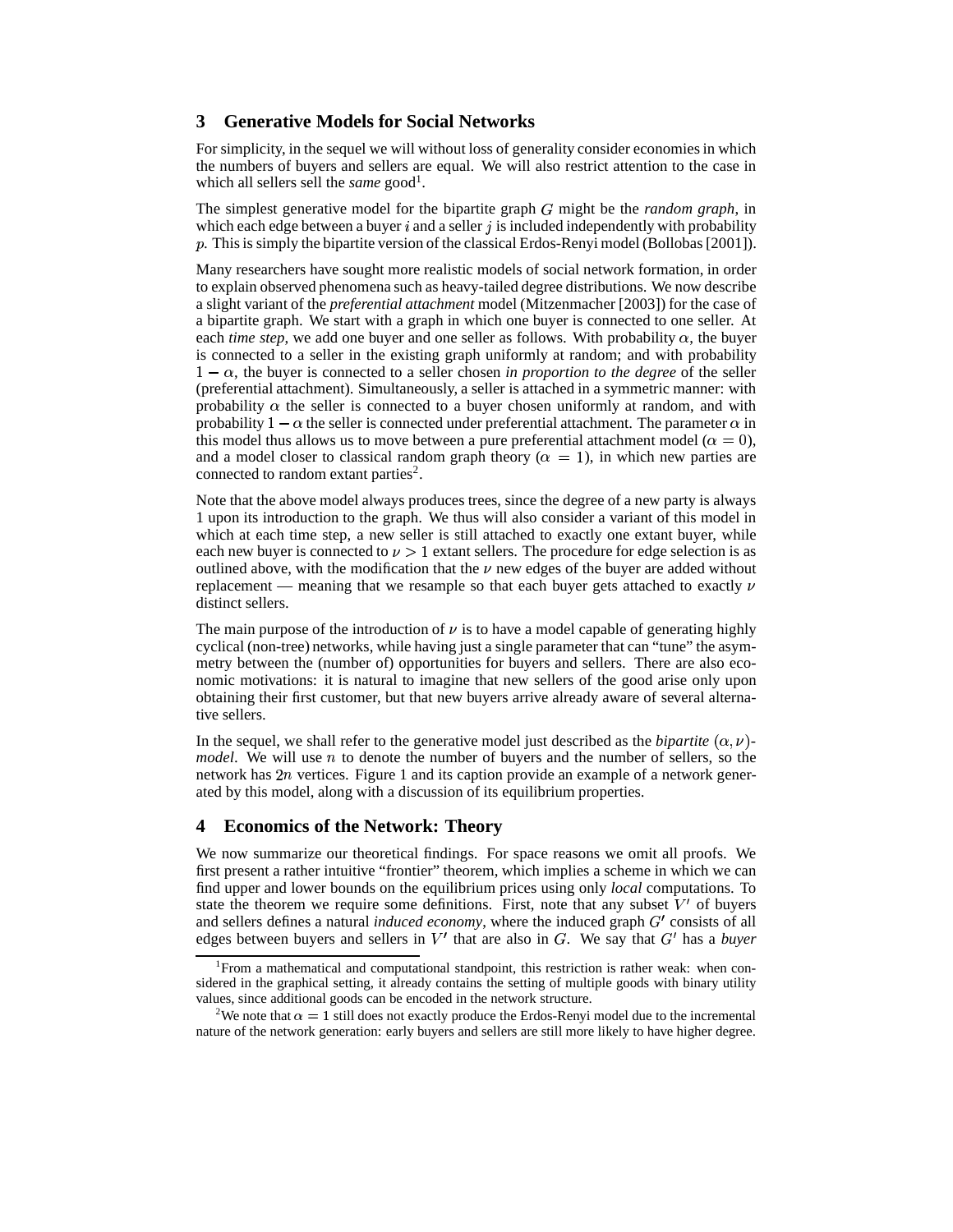

Figure 1: Sample network generated by the bipartite  $(\alpha = 0, \nu = 2)$ -model. Buyers and sellers are labeled by 'B' or 'S' respectively, followed by an index indicating the time step at which they were introduced to the network. The solid edges in the figure show the *exchange subgraph* — those pairs of buyers and sellers who actually exchange currency and goods at equilibrium. The dotted edges are edges of the network that are unused at equilibrium because they represent inferior prices for the buyers, while the dashed edges are edges of the network that have competitive prices, but are unused at equilibrium due to the specific consumption plan required for market clearance. Each seller is labeled with the price they charge at equilibrium. The example exhibits non-trivial price variation (from 2.00 down to 0.33 per unit good). Note that while there appears to be a correlation between seller degree and price, it is far from a deterministic relation, a topic we shall examine later.

*(respectively, seller) frontier* if on every (simple) path in  $G$  from a node in  $V'$  to a node outside of  $V'$ , the last node in  $V'$  on this path is a buyer (respectively, seller).

**Theorem 1** *(Frontier Bound) If*  $V'$  has a subgraph  $G'$  with a seller (respectively, buyer) frontier, then the equilibrium price of any good  $j$  in the induced economy on  $V'$  is a lower bound (respectively, upper bound) on the equilibrium price of  $j$  in  $G$ .

Theorem 1 implies a simple price upper bound: the price commanded by any seller  $j$  is bounded by its degree  $d$ . Although the same upper bound can be seen from first principles, it is instructive to apply Theorem 1. Let  $G'$  be the immediate neighborhood of j (which is j and its d buyers); then the equilibrium price in  $G'$  is just d, since all d buyers are forced to buy from seller j. This provides an upper bound since  $G'$  has a buyer frontier. Since it can be shown that the degree distribution obeys a power law in the bipartite  $(\alpha, \nu)$ -model, we have an upper bound on the cumulative price distribution. We use  $\beta = (1 - \alpha)\nu/(1 + \nu)$ .

**Theorem 2** In the bipartite  $(\alpha, \nu)$ -model, the proportion of sellers with price greater than *w* is  $O(w^{-1/\beta})$ . For example, if  $\alpha = 0$  (pure preferential attachment) and  $\nu = 1$ , the proportion falls off as  $1/w^2$ .

We do not yet have such a closed-form lower bound on the cumulative price distribution. However, as we shall see in Section 5, the price distributions seen in large simulation results do indeed show power-law behavior. Interestingly, this occurs despite the fact that degree is a *poor* predictor of *individual* seller price.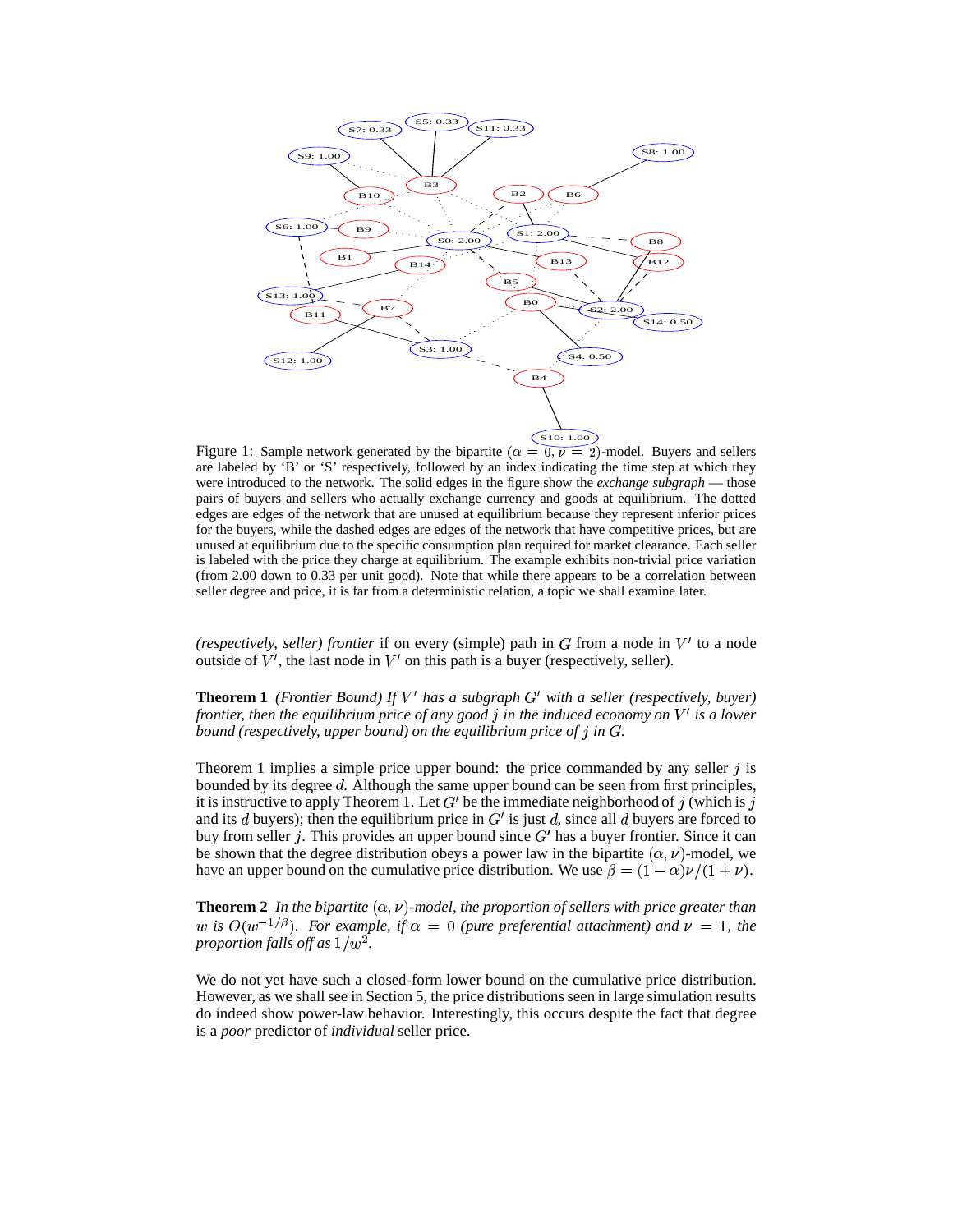

Figure 2: See text for descriptions.

Another quantity of interest is what we might call price variation — the ratio of the price of the richest seller to the poorest seller. The following theorem addresses this.

**Theorem 3** In the bipartite  $(\alpha, \nu)$ -model, if  $\alpha(\nu^2 + 1) < 1$ , then the ratio of the maximum *price to the minimum price scales with number of buyers n* as  $\Omega(n^{\frac{2-\alpha(\nu^2+1)}{1+\nu}})$ *. For the simplest case in which*  $\alpha = 0$  *and*  $\nu = 1$ *, this lower bound is just*  $\Omega(n)$ *.* 

We conclude our theoretical results with a remark on price variation in the Erdos-Renyi (random graph) model. It can be shown that a necessary and sufficient condition for there to be *no* price variation is that for any set of vertices  $S, |N(S)| \geq |S|$ , where  $N(S)$  is the set of vertices connected by an edge to some vertex in  $S$ . This can be viewed as an extremely weak version of standard *expansion* properties well-studied in graph theory and theoretical computer science — rather than demanding that neighbor sets be strictly larger, we simply ask that they not be smaller. One can further show that for large  $n$ , the probability that a random graph (for any edge probability  $p > 0$ ) obeys this weak expansion property approaches 1. In other words, in the Erdos-Renyi model, there is no variation in price — a stark contrast to the preferential attachment results.

# **5 Economics of the Network: Simulations**

We now present a number of studies on simulated networks (generated according to the bipartite  $(\alpha, \nu)$ -model). Equilibrium computations were done using the algorithm of Devanur et al. [2002] (or via the application of this algorithm to local subgraphs). We note that it was only the recent development of this algorithm and related ones that made possible the simulations described here (involving hundreds of buyers and sellers in highly cyclical graphs). However, even the speed of this algorithm limits our experiments to networks with  $n = 250$  if we wish to run repeated trials to reduce variance. Many of our results suggest that the local approximation schemes discussed below may be far more effective.

**Price and Degree Distributions:** The first (leftmost) panel of Figure 2 shows empirical *cumulative* price and degree distributions on a loglog scale, averaged over 25 networks drawn according to the bipartite  $(\alpha = 0.4, \nu = 1)$ -model with  $n = 250$ . The cumulative degree distribution is shown as a dotted line, where the y-axis represents the fraction of the sellers with degree greater than or equal to  $d$ , and the degree  $d$  is plotted on the x-axis. Similarly, the solid curve plots the fraction of sellers with price greater than some value  $w$ , where the price  $w$  is shown on the x-axis. The thin sold line has our theoretically predicted slope of  $\frac{-1}{6}$  = -3.33, which shows that degree distribution is quite consistent with our expectations, at least in the tails. Though a natural conjecture from the plots is that the price of a seller is essentially determined by its degree, below we will see that the degree is a rather poor predictor of an individual seller price, while more complex (but still local) properties are extremely accurate predictors.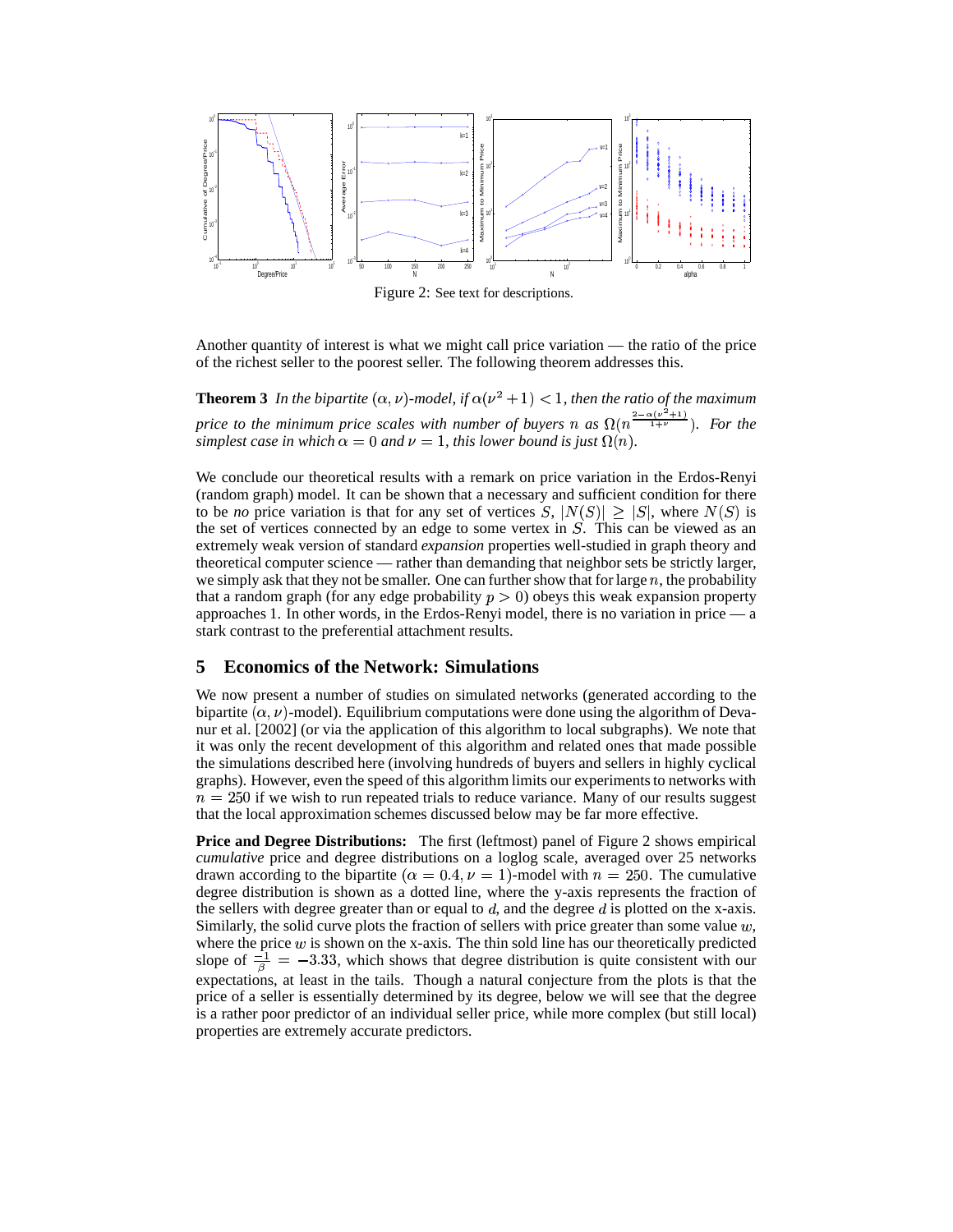Perhaps the most interesting finding is that the tail of the *price* distribution looks linear, *i.e.* it also exhibits power law behavior. Our theory provided an upper bound, which is precisely the cumulative degree distribution. We do not yet have a formal lower bound. This plot (and other experiments we have done) further confirm the robustness of the power law behavior in the tail, for  $\alpha < 1$  and  $\nu = 1$ .

As discussed in the Introduction, Pareto's original observation was that the wealth (which corresponds to seller price in our model) distribution in societies obey a power law, which has been born out in many studies on western economies. Since Pareto's original observation, there have been too many explanations of this phenomena to recount here. However, to our knowledge, all of these explanations are more *dynamic* in nature (*eg* a dynamical system of wealth exchange) and don't capture microscopic properties of individual rationality. Here we have power law wealth distribution arising from the combination of certain natural statistical properties of the network, and classical theories of economic equilibrium.

**Bounds via Local Computations:** Recall that Theorem 1 suggests a scheme by which we can do only *local* computations to approximate the *global* equilibrium price for any seller. More precisely, for some seller  $j$ , consider the subgraph which contains all nodes that are within distance k of j. In our bipartite setting, for k odd, this subgraph has a buyer frontier, and for  $k$  even, this subgraph has a seller frontier, since we start from a seller. Hence, the equilibrium computation on the odd  $k$  (respectively, even  $k$ ) subgraph will provide an upper (respectively, lower) bound.

This provides an heuristic in which one can examine the equilibrium properties of small regions of the graph, without having to do expensive global equilibrium computations. The effectiveness of this heuristic will of course depend on how fast the upper and lower bounds tighten. In general, it is possible to create specific graphs in which these bounds are arbitrarily poor until  $k$  is large enough to encompass the entire graph. As we shall see, the performance of this heuristic is dramatically better in the bipartite  $(\alpha, \nu)$ -model.

The second panel in Figure 2 shows how rapidly the local equilibrium computations converge to the true global equilibrium prices as a function of  $k$ , and also how this convergence is influenced by  $n$ . In these experiments, graphs were generated by the bipartite  $(\alpha = 0, \nu = 1)$  model. The value of *n* is given on the x-axis; the average errors (over 5 trials for each value of  $k$  and  $n)$  in the local equilibrium computations are given on the y-axis; and there is a separate plot for each of 4 values for  $k$ . It appears that for each value of  $k$ , the quality of approximation obtained has either mild or no dependence on  $n$ .

Furthermore, the regular spacing of the four plots on the logarithmic scaling of the y-axis establishes the fact that the error of the local approximations is decaying *exponentially* with increased  $k$  — indeed, by examining only neighborhoods of 3 steps from a seller in an economy of hundreds, we are already able to compute approximations to global equilibrium prices with errors in the second decimal place. Since the diameter for  $n = 250$  was often about 17, this local graph is considerably smaller than the global. However, for the crudest approximation  $k = 1$ , which corresponds exactly to using seller degree as a proxy for price, we can see that this performs rather poorly. Computationally, we found that the time required to do all 250 local computations for  $k = 3$  was about 60% less than the global computation, and would result in presumably greater savings at much larger values of  $n$ .

**Parameter Dependencies:** We now provide a brief examination of how price variation depends on the parameters of the bipartite  $(\alpha, \nu)$ -model. We first experimentally evaluate the lower bounds provided in Theorem 3. The third panel of Figure 2 shows the maximum to minimum price as function of  $n$  (averaged over 25 trials) on a loglog scale. Each line is for a fixed value of  $\nu$ , and the values of  $\nu$  range form 1 to 4 ( $\alpha = 0$ ).

Recall from theorem 3, our lower bound on the ratio is  $\Omega(n^{\frac{3}{1+\nu}})$  (using  $\alpha = 0$ ). We conjecture that this lower bound is tight. If this is so, then the slopes of lines (in the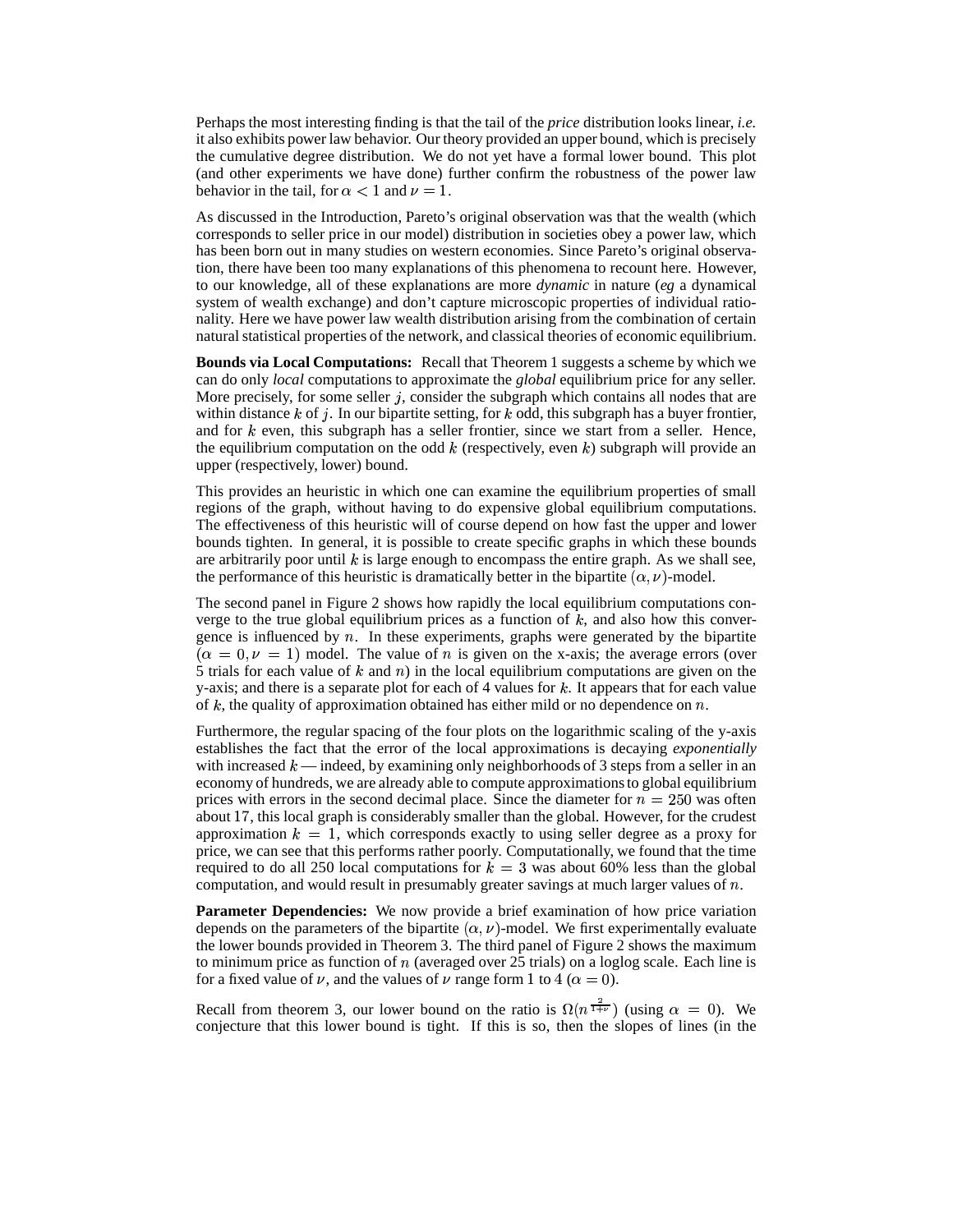loglog plot) should be  $\frac{2}{1+\nu}$ , which would be  $(1, 0.67, 0.5, 0.4)$ . The estimated slopes are somewhat close:  $(1.02, 0.71, 0.57, 0.53)$ . The overall message is that for small values of  $\nu$ , price variation increases rapidly (both theoretically and experimentally) with the economy size  $n$  in preferential attachment.

The rightmost panel of Figure 2 is a scatter plot of  $\alpha$  vs. the maximum to minimum price in a graph (where  $n = 250$ ). Here, each point represents the maximum to minimum price ratio in a specific network generated by our model. The circles are for economies generated with  $\nu = 1$  and the x's are for economies generated with  $\nu = 3$ . Here we see that in general, increasing  $\alpha$  dramatically decreases price variation (note that the price ratio is plotted on a log scale). This justifies the intuition that as  $\alpha$  is increased, more "economic equality" is introduced in the form of less preferential bias in the formation of new edges. Furthermore, the data for  $\nu = 1$  shows much larger variation, suggesting that a larger value of  $\nu$  also has the effect of equalizing buyer opportunities and therefore prices.

# **6 An Experimental Illustration on International Trade Data**

We conclude with a brief experiment exemplifying some of the ideas discussed so far. The statistics division of the United Nations makes available extensive data sets detailing the amounts of trade between major sovereign nations (see http://unstats.un.org/unsd/comtrade). We used a data set indicating, for each pair of nations, the total amount of trade in U.S. dollars between that pair in the year 2002.

For our purposes, we would like to extract a discrete network structure from this numerical data. There are many reasonable ways this could be done; here we describe just one. For each of the 70 largest nations (in terms of total trade), we include connections from that nation to each of its top k trading partners, for some integer  $k > 1$ . We are thus including the more "important" edges for each nation. Note that each nation will have degree at least  $k$ , but as we shall see, some nations will have much higher degree, since they frequently occur as a top  $k$  partner of other nations.

To further cast this extracted network into the bipartite setting we have been considering, we ran many trials in which each nation is randomly assigned a role as either a buyer or seller (which are symmetric roles), and then computed the equilibrium prices of the resulting network economy. We have thus deliberately created an experiment in which *the only economic asymmetries are those determined by the undirected network structure.*

The leftmost panel of Figure 3 show results for 1000 trials under the choice  $k = 3$ . The upper plot shows the average equilibrium price for each nation, where the nations have been sorted by this average price. We can immediately see that there is dramatic price variation due to the network structure; while many nations suffer equilibrium prices well under \$1, the most topologically favored nations command prices of \$4.42 (U.S.), \$4.01 (Germany), \$3.67 (Italy), \$3.16 (France), \$2.27 (Japan), and \$2.09 (Netherlands). The lower plot of the leftmost panel shows a scatterplot of a nation's degree (x-axis) and its average equilibrium price (y-axis). We see that while there is generally a monotonic relationship, at smaller degree values there can be significant price variation (on the order of \$0.50).

The center panel of Figure 3 shows identical plots for the choice  $k = 10$ . As suggested by the theory and simulations, increasing the overall connectivity of each party radically reduces price variation, with the highest price being just \$1.10 and the lowest just under \$1. Interestingly, the identities of the nations commanding the highest prices (in order, U.S., France, Switzerland, Germany, Italy, Spain, Netherlands) overlaps significantly with the  $k=3$  case, suggesting a certain robustness in the relative economic status predicted by the model. The lower plot demonstrates that the relationship between degree and price divides the population into "have" (degree larger than about 10) and "have not" (degree less than 10) components.